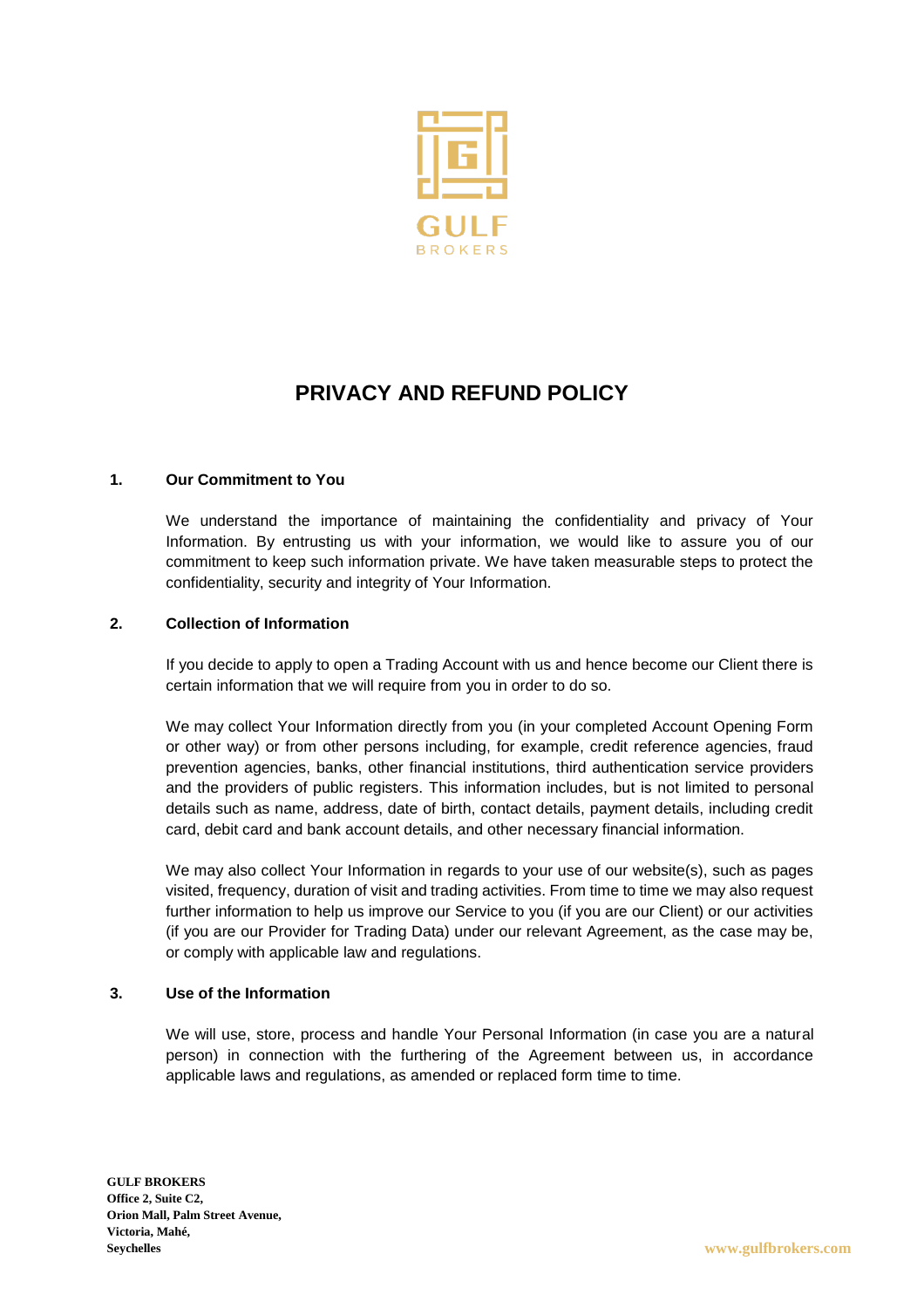

Your Information (not in the public domain or already possessed by us without a duty of confidentiality) which we hold is to be treated by us as confidential and will not be used for any purpose other than in connection with the provision, administration and improvement of our Services to you or the furthering of our Agreement between us, establishing and managing your account or a relationship between us, reviewing your ongoing needs, enhancing customer service and products, giving you ongoing information or opportunities that we believe may be relevant to you, improving our relationship, anti-money laundering and due diligence checks, for research and statistical purposes and for marketing purposes (according to the Agreement between us), as applicable.

By entering an Agreement with us (to become our Client), you will be consenting to the transmittal of Your Personal Information.

### **4. Contacting You**

We may, for the purpose of administering the terms of our Agreement between us, from time to time, make direct contact with you by telephone, fax, email, or post. If you agree, we or any of our Affiliates of the Company or any other company in our group, may make contact with you from time to time, by telephone, fax, email or post for marketing purposes to bring to your attention products or services that may be of interest to you or to conduct market research.

# **5. Disclosure of Information**

Under the Agreement between us, we have the right to disclose Your Information (including recordings and documents of a confidential nature, card details) in certain circumstances. According to the Agreement between us, Your Information may be disclosed:

- (a) where required by law or a court order by a competent Court;
- (b) where requested by our regulator or any other regulatory authority having control or jurisdiction over us or you or our associates or in whose territory we have Clients or Providers, as applicable;
- (c) to relevant authorities to investigate or prevent fraud, money laundering or other illegal activity;
- (d) to credit reference and fraud prevention agencies, third authentication service providers, banks and other financial institutions for credit checking, fraud prevention, anti-money laundering purposes, identification or due diligence checks of you. To do so they may check the details you supplied against any particulars on any database (public or otherwise) to which they have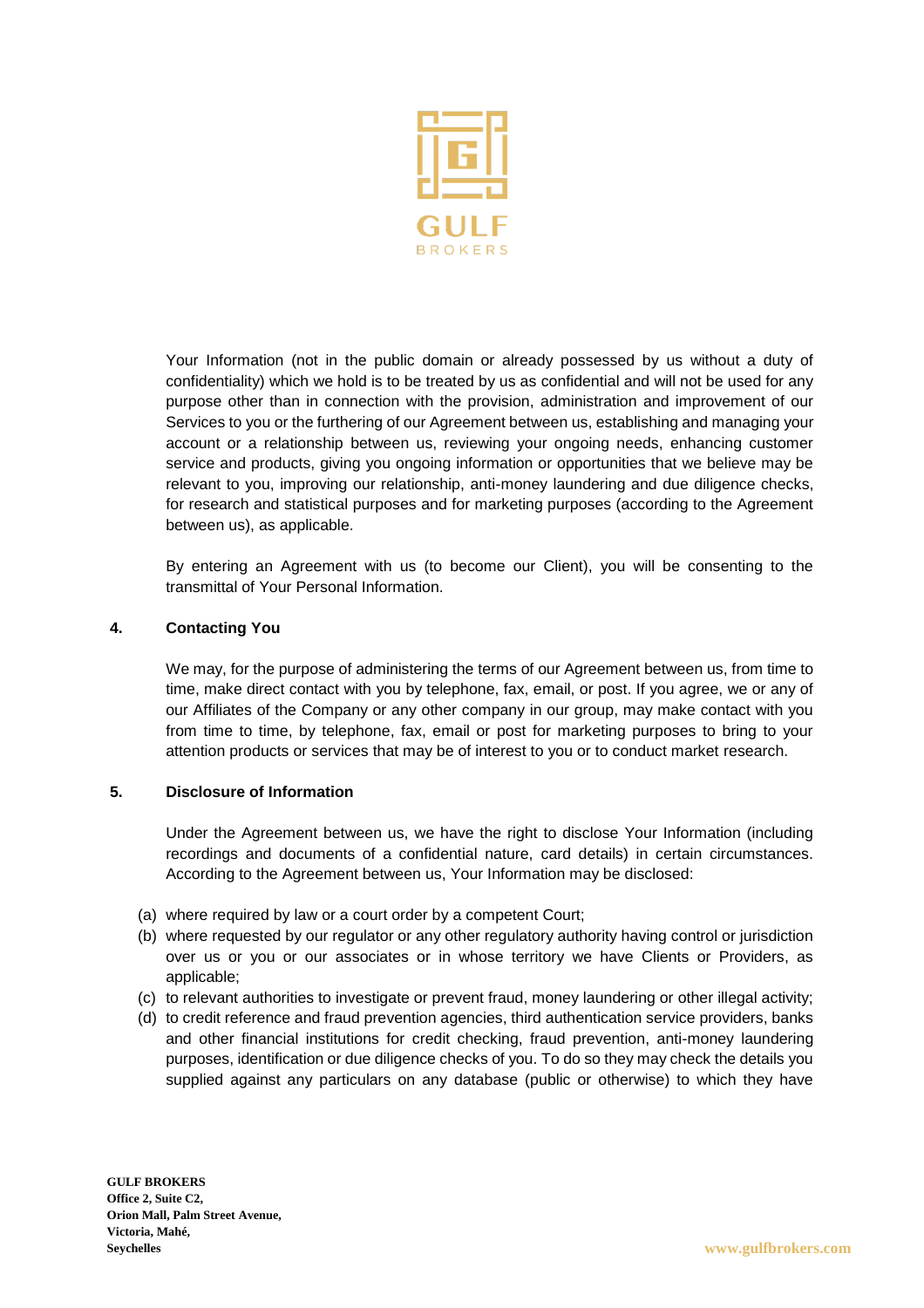

access. They may also use your details in the future to assist other companies for verification purposes. A record of the search will be retained by us;

- (e) to our professional advisors provided that in each case the relevant professional shall be informed about the confidential nature of such information and commit to the confidentiality herein obligations as well;
- (f) to other service providers who create, maintain or process databases (whether electronic or not), offer record keeping services, email transmission services, messaging services or similar services which aim to assist us collect, storage, process and use Your Information or get in touch with you or improve the provision of our Services or activities under the Agreement between us;
- (g) to a Trade Repository or similar;
- (h) to other service providers for statistical purposes in order to improve our marketing, in such a case, the data will be provided in an aggregate form;
- (i) to market research call centers that provide telephone or email surveys with the purpose to improve our Services or activities, but only contact details;
- (j) where necessary in order for us to defend or exercise our legal rights to any court or tribunal or arbitrator or Ombudsman or governmental authority, as the case may be;
- (k) at your request or with your consent;
- (l) to our Affiliates or any other company in our group, or where the ownership is the same;
- (m) to our employees so as to exercise their duties to further the Agreement between us, or to assure the efficient functioning of our Platform, the Automatic Orders and the Trading Data functions.

#### **6. Cookies**

When you use our software, it will enable us to use cookies in relation to your access to our website. Cookies are small files of information, which often include a unique identification number or value, which are stored on your computer's hard drive as a result of you using this trading software and accessing the website. The purpose of this information is to provide you with a more relevant and effective experience on the website, including presenting webpages according to your needs or preferences. Cookies are frequently used on many websites on the internet and you can choose if and how a cookie will be accepted by changing your preferences and options in your browser. Some of our business partners (e.g. advertisers) may use cookies on our website(s). We have no access to, or control over, these cookies.

The cookies do not contain personally identifying information nor are they used to identify you. You may choose to disable the cookies. However, you may not be able to access some parts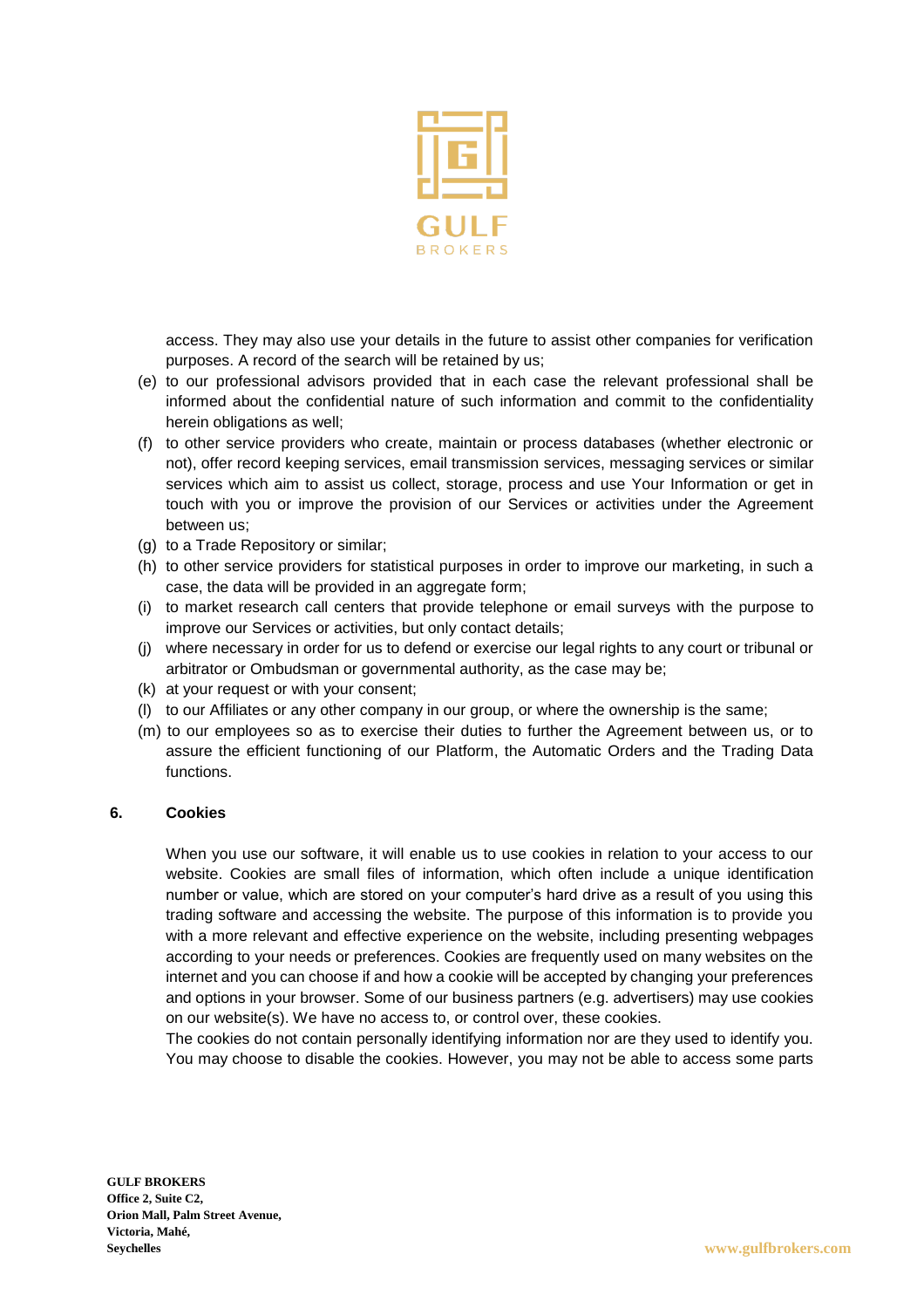

of this website if you choose to disable the cookie acceptance in your browser, particularly the secure parts of the website.

For further information about cookies and how to disable them, please refer to [www.allaboutcookies.org.](http://www.allaboutcookies.org/)

### **7. Third Party Links**

Our website(s) contain links to websites operated by other parties. We provide the links for your convenience, but we do not review, control or monitor the privacy or other practices of websites operated by other. We are not responsible for the performance of websites operated by third parties or for you business dealings with them.

#### **8. Safeguard Measures**

Your Information is stored on secure servers.

We limit access of Your Information only to those employees or partners that need to know the information in order to enable the carrying out of the Agreement between us. We have procedures in place regarding how to safeguard and use Your Information, for example by requesting our Affiliates and employees to maintain the confidentiality of Your Information.

We will not keep Your Information for any longer than is required. In many cases, information must be kept for considerable periods of time. Retention periods will be determined taking into account the type of information that is collected and the purpose for which it is collected, bearing in mind the requirements applicable to the situation and the need to destroy outdated, unused information at the earliest reasonable time. Under Applicable Regulations, we will keep records containing Client personal data, trading information, account opening documents, communications and anything else which relates to the Client for at least ten (10) years after termination of the Agreement between us. In any event, we will keep Your Information for the duration of applicable Limitation of Actions Laws as a minimum.

While we will use all reasonable efforts to safeguard Your Information, you acknowledge that the use of the internet is not entirely secure and for this reason we cannot guarantee the security or integrity of any personal data transferred from you, or to you via the internet.

#### **9. Change of Information**

You may inform the Company at any time that Your Information has changed or that you wish the Company to delete information we hold about you by emailing us at